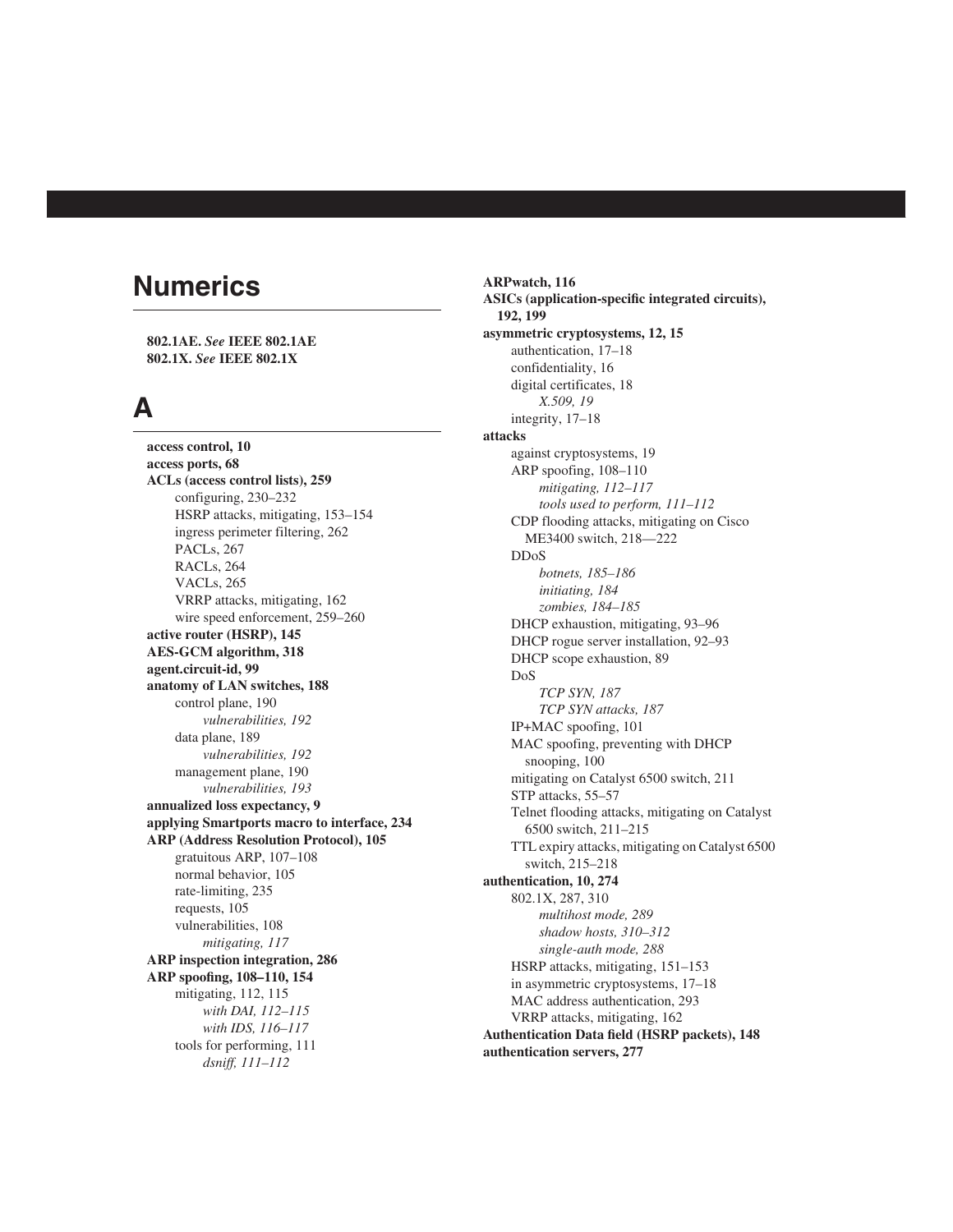### **I N D E X**

**authentication type field (VRRP packets), 160 authenticator (IEEE 802.1X), 277 authorization, 10, 275** VLAN assignment, 298–299 **availability, 8** ARP vulnerability, 117

### **B**

**backup routers, 157** VRRP, 159 **bidirectional controlled port (802.1X), 281 binary search tries, 267 binding table (DHCP snooping), 98–99 binding tables, 98 bogons, 253 botnets, initiating DDoS attacks, 185–186 BPDU guard feature (STP), 58–60 BPDUs (bridge protocol data units), 47, 70** 802.1D, 49 configuration BPDUs, parameters, 48 Flags field, 50 hello interval, 49 IEEE 802.1D, Flag field, 50 TCN BPDUs, 50 **broadcast domains, 26 brute-force attacks, 19 burning attacks, 140–142**

## **C**

**CA (certification authority), 18 Caesar Code, 6 cain, 111 CAM table entries, 147 Catalyst 6500 switch** attacks, mitigating, 211 hardware-based CoPP, configuring, 200–202 MLS QoS status, displaying, 203 NetFlow, configuring, 244–245 Telnet flooding attacks, mitigating, 211–212, 214–215 TTL expiry attacks, mitigating, 215–218 **Catalyst switches, flow mask, 240**

**CatOS, configuring DAI, 115 CDP (Cisco Discovery Protocol), 165** attacks, mitigating on Cisco ME3400 switches, 218–222 disabling, 169 packet fields, 166–167 risk analysis, 167–169 risk mitigation, 169 **CGAs (cryptographically generated addresses), 131 CIA (confidentiality, integrity, availability), 5 cipher text, 11 Cisco Catalyst 3750, applying Smartports macro to interface, 234 Cisco DTP (Dynamic Trunking Protocol), 76–79** DTP attacks, mitigating, 80 **Cisco IOS Software, configuring DAI, 113–114 Cisco ISL (Inter-Switch Link), 67 Cisco ME3400 switch** control plane security, configuring, 203–206 CPD flooding attacks, mitigating, 218–222 **Cisco prestandard PoE detection mechanism, 136 Cisco QinQ, 71 Cisco switches, bridging table capacity, 27 Cisco VTP (VLAN Trunking Protocol), 80–81 clear text, 11 coexistence of LinkSec with other technologies, 317–318 collection architecture of NetFlow, 243 combining VACLs and RACLs, 266 commands** dot1q tag native, 76 macro apply, 235 mls rate-limit, 202 show platform policer, 205 show policy-map control-plane, 209 tcpdump, 161 **compact notation, 107 comparing** data and control plane, 226–227 DDoS and DoS attacks, 183 End-to-End and Hop-by-Hop cryptographic protection, 318–320 stateful and stateless devices, 261 **confidentiality, 6–7** in asymmetric cryptosystems, 16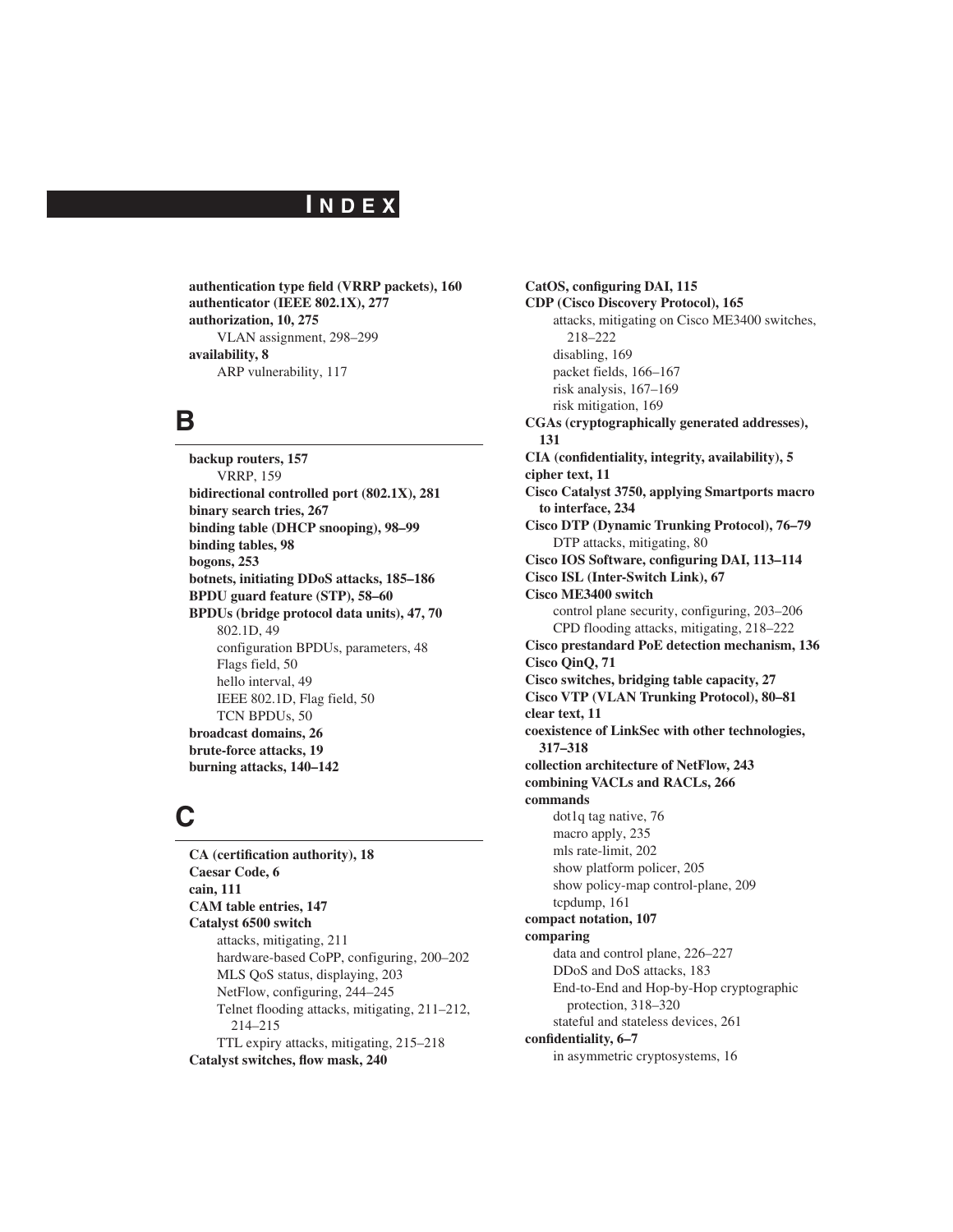**configuration BPDUs** flooding attacks, 60–61 *mitigating with BPDU filtering, 62 mitigating with Layer 2 PDU rate limiter, 63* parameters, 48 **Configuration Revision Number, 172 configuring** 802.1X, Guest-VLAN functionality, 292–293 ACLs, 230–232 control plane security on Cisco ME3400, 203–206 DAI *on CatOS, 115 on Cisco IOS, 113–114* hardware-based CoPP on Catalyst 6500 switch, 200–202 IPsec/L2TPv3 combination, 325 *full configuration, debugging, 328–329 IKE authentication, 327 IPsec crypto maps, 326–327 xconnect, 326* NetFlow on Catalyst 6500, 244–245 port security, 37 software-based CoPP, 206–211 STP, BPDU guard, 59–60 unicast flood protection, 39 **control plane, 190, 225** ARP, rate-limiting, 235 best practices, 236 comparing to data plane, 226–227 DTP, disabling, 228 HSRP, disabling, 228 ICMP messages, generating, 232–233 link aggregation protocols, disabling, 228 management protocols, disabling, 229 routing protocols, disabling, 229–230 securing, 198 services, 198 STP, disabling, 227 VRRP, disabling, 229 VTP, disabling, 228 vulnerabilities, 192, 307 **controlled port (802.1X), 280 CoPP (control plane policing), 197–198** hardware-based, configuring on Catalyst 6500, 200–202

software-based, configuring, 206–211

**crypto analysis, 19 crypto maps, configuring for IPsec/L2TPv3 combination, 326–327 cryptographic protection, 7 cryptography, 11–12** asymmetric cryptosystems, 15 *authentication, 17–18 confidentiality, 16 digital certificates, 18–19 integrity, 17–18* symmetric cryptosystems, 13 *hashing functions, 13 HMAC, 14–15 symmetric encryption, 13* **cryptosystems, 12** attacks against, 19 **CS-MARS, 247–249**

#### **D**

**DAD (disclosure, alteration, disruption), 8 DAD (duplicate address detection), 127 DAI (Dynamic ARP inspection), mitigating ARP spoofing attacks, 112–115 data plane, 189** 802.1X, 280 comparing to control plane, 226–227 vulnerabilities, 192, 306 **data-origin validation, 12 DDoS attacks** botnets, 185–186 initiating, 184 mitigating, 187–188 versus DoS attacks, 183 zombies, 184–185 **debugging IPsec/L2TPv3 configuration** full configuration, 328–329 L2TP tunnels, 327 **decryption, 11 defense in depth, 259 depletion of IPv4 addresses, 121 deploying DHCP snooping, 99 designated bridge, 47 detecting active worms** with ISPs, 252–253 with MRTG, 254 **detection mechanis for PoE, 136–137**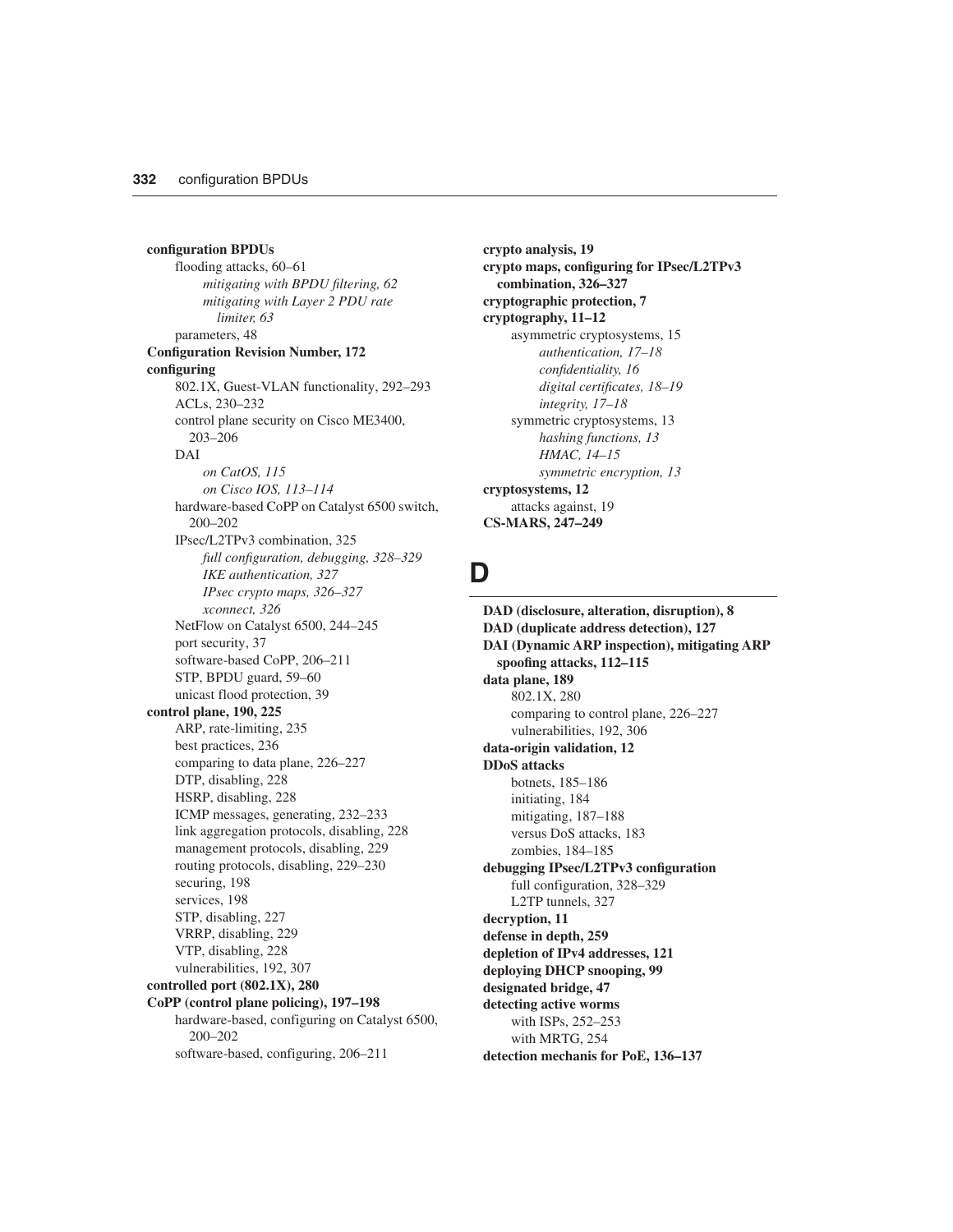**DHCP (Dynamic Host Configuration Protocol), 85** binding tables, 98 exhaustion attacks, 89, 93–96 IPv6 stateless configuration mode, 127–129 lease time, 85 packet fields, 88 rogue server installation attacks, 92–93 **DHCP snooping, 95–96** binding table, 98–99 deploying, 99 on unsupported switches, 100 security features *DHCP option 82, 99 messsage validation, 97–98 rate-limiting DHCP messages per port, 97* **DHCP spoofing attacks, 129 DHCP-snooping integration, 286 dictionary attacks, 19 digital certificates, 18–19 disabling** CDP, 169 control plane protocols *HSRP, 228 link aggregation protocols, 228 management protocols, 229 routing protocols, 229–230 STP, 227 VRRP, 229 VTP, 228* ICMP message generation, 233 **displaying MLS QoS status on Catalyst 6500, 203 DLSw, 324 domains (VTP), 171 don't care bits, 268 DoS attacks, 20** HSRP vulnerabilities, 149–150 versus DDoS attacks, 183 VRRP vulnerabilities, 161–162 **dot1q tag native command, 76 double-nested VLAN attack, 71–74 dsniff, 111–112 DTP (Dynamic Trunking Protocol)** attacks, mitigating, 80 disabling, 228 **dual-homed switch simulation attacks, 63–64 dynamic mode (port security), 37**

#### **E**

**EAP (Extensible Authentication Protocol), selecting type of, 277 EAP-FAST, 276 EAP-MD5, 276 EAP-MSCHAPv2, 276 EAPOL, 275 EAP-TLS, 276 electronic circuits, TCAMs, 268–269 enabling** BPDU-Filter, 282 BPDU-Guard, 282 NetFlow on Catalyst 6500, 244–245 **encryption, 11 End-to-End cryptographic protection, 318–320 enrollment, 18 EtherChannel, 174 Ethernet switches** ACLs, configuring, 230, 232 control plane, 225 *best practices, 236 DTP, disabling, 228 HSRP, disabling, 228 ICMP messages, generating, 232–233 IEEE 802.1X, rate limiting, 234 link aggregation protocols, disabling, 228 management protocols, disabling, 229 routing protocols, disabling, 229–230 STP, disabling, 227 VRRP, disabling, 229 VTP, disabling, 228* frames, 23 **EthernetV2 versus IEEE 802.3, 24 Ethertypes, 24, 68 ettercap, 111 exploits, DTP, 78–80**

#### **F**

**fields** of CDP packets, 166–167 of DHCP packets, 88 **filtering IP traffic with IP Source Guard, 102–103 fingerprinting flows, 241 Flag field (IEEE 802.1D BPDUs), 50**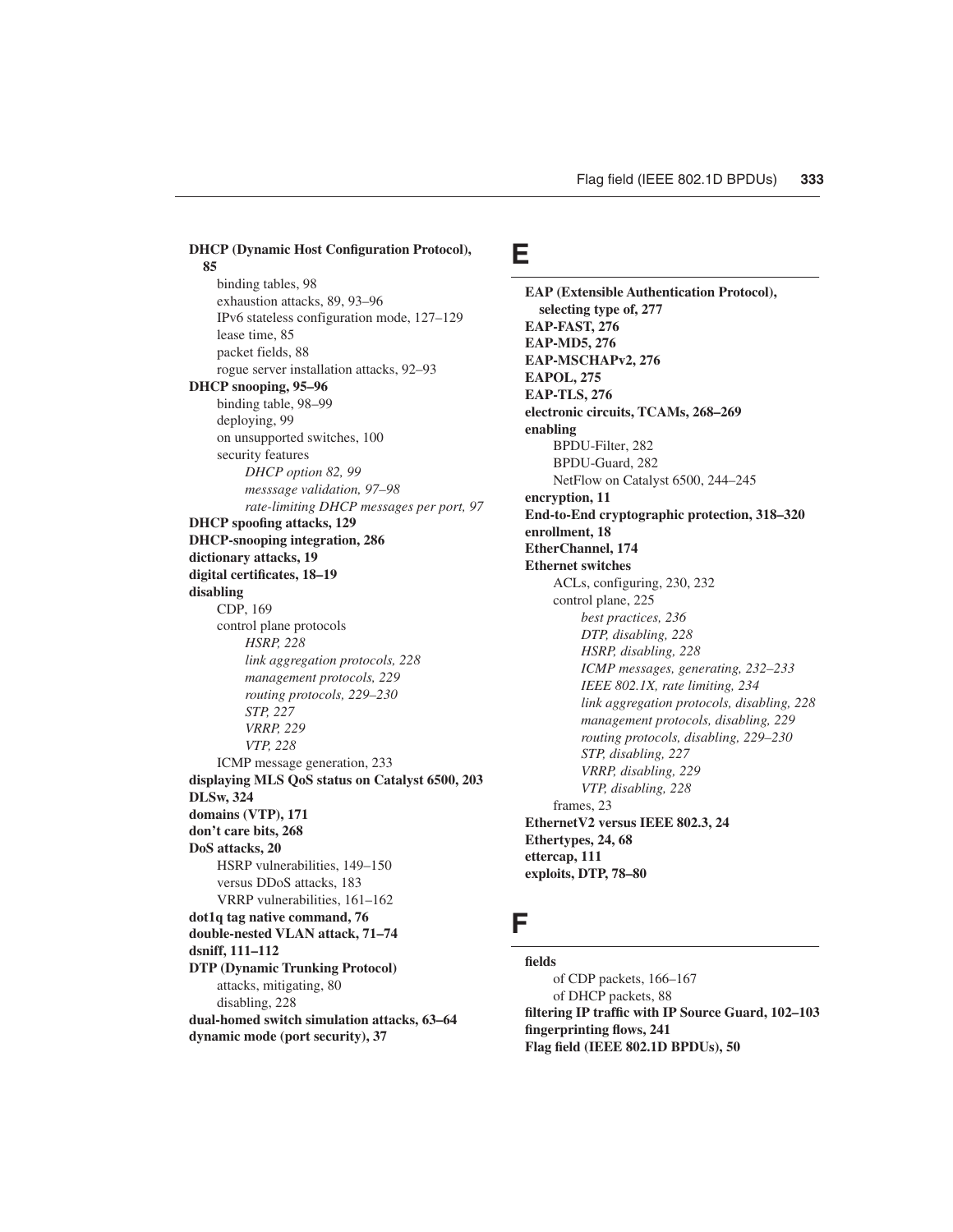**Flexible NetFLow, 244 flooding, 44** attacks, preventing, 36–39 config BPDU flooding, 60–61 *mitigating with BPDU filtering, 62 mitigating with Layer 2 PDDU rate limiter, 63* consequences of, 26 effect on NetFlow cache, 246–247 forced, 28–33 preventing, 39–40 TCP SYN attacks, 187 unicast flood protection, preventing, 39 **flow mask, 240 flows** fingerprinting, 241 Netflow cache entry expiry, 244 **forced flooding, 28–29** macof, 30–33 **forward delay timer (STP), 48 forwarding table, 25 framing format (EAPOL), 275**

# **G**

**GCM (Galois/Counter Mode), 309 generating ICMP messages, 232–233 Gobbler, 90–92 gratuitous ARP, 107–108 group number (HSRP), 147 group number (VRRP), 158 Guest-VLAN functionality (802.1X), 290–293**

# **H**

**hardware-based CoPP, 199** configuring on Catalyst 6500, 200 rate-limiters, configuring on Catalyst 6500, 201–202 **hashing functions, 13 header chaining, 124 hello interval, 49 Hello timer (STP), 48 help menu (Gobbler), 91–92 hexidecimal notation of IPv6 addresses, 125**

**history of WANs, 307–308 HMAC, 14–15** VTP authentication, 172 **Hop-by-Hop cryptographic protection, 318–320 HSRP (Hot Standby Routing Protocol)** active router, 145 attacks *DoS attacks, susceptibility to, 149–150 mitigating, 151–154* disabling, 228 group number, 147 information leakage attacks, susceptibility to, 151 link local scope, 146 MAC addresses, 147 message authentication, 152 MITM attacks, susceptibility to, 150 packets, 148 standby routers, 145 *becoming active, 148*

## **I**

**IBNS (Identity-Based Networking Service)** authentication, 274 authorization, 275 identification, 274 **ICMP (Internet Control Message Protocol), 262** messages, generating, 232–233 **identification, 274 identity management, 10–11 IDS (Intrusion Detection Systems), mitigating ARP spoofing attacks, 116–117 IEEE 802.1AE** AES-GCM algorithm, 318 versus L2TPv3/IPsec combination, 325 **IEEE 802.1D STP, 46** BPDUs, 49–50 **IEEE 802.1Q, 67** backward-compatible specifications, 69 Ethertype values, 68 input classification, 69 tags, stacking, 71 **IEEE 802.1Q STP, 46 IEEE 802.1w Multiple STP, 47 IEEE 802.1w Rapid STP, 46**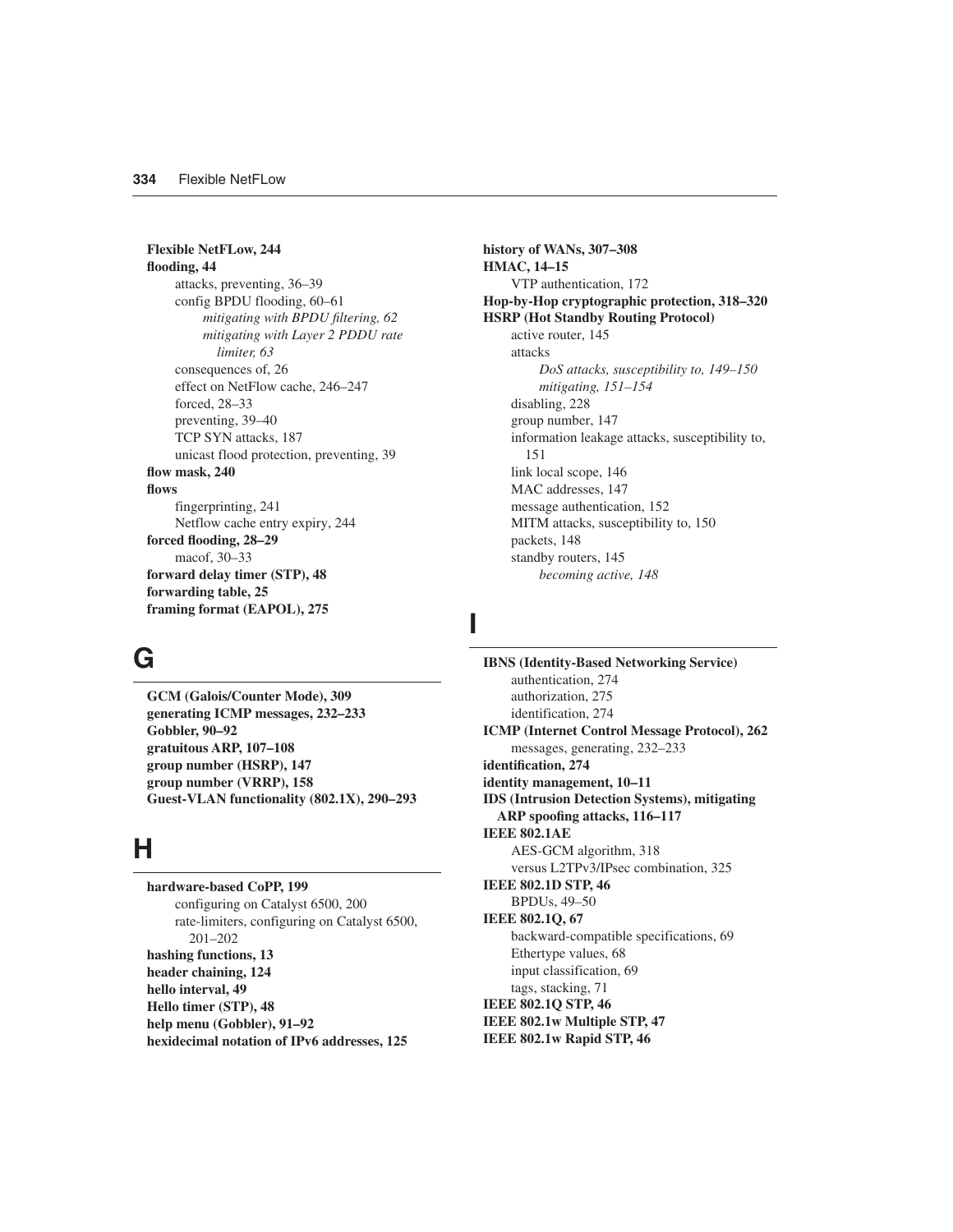**IEEE 802.1X, 310** ARP inspection integration, 286 authentication, 287 *shadow hosts, 310–312* bidirectional controlled port, 281 controlled port, 280 data plane, 280 DHCP-snooping integration, 286 extending with LinkSec, 312 *authentication, 313 data confidentiality, 314 encryption modes, 316 frame format, 314–316 integrity, 314 key distribution, 313* Guest-VLAN functionality, 290–292 *configuring, 292–293* MAB operation, 293–294, 297–298 multihost mode, 289 port security integration, 285–286 port-based access control, 277–278 rate limiting, 234 security, 279 single-auth mode, 288 STP considerations, 281–282 *BPDU-Filter, enabling, 282 BPDU-Guard, enabling, 282 information leaks, 283–284 trunking, 283* supplicant, 277 **unsupported devices, 289 IEEE 802.11 vulnerabilities, 12 IEEE 802.3af PoE detection mechanism, 137 IEEE 802.3 versus EthernetV2, 24 IKE authentication, configuring for IPsec/ L2TPv3 combination, 327 impetus for IPv6, 121 in-band key distribution, 13 information leakage attacks, vulnerability to** ARP, 117 HSRP, 151 **ingress perimeter filtering ACLs, 262 initiating DDoS attacks, 184** botnets, 185–186 zombies, 184–185 **innocent bystanders, 101 input classification, 69**

**integrity, 7** in asymmetric cryptosystems, 17–18 **interface ID, 125–126 inter-frame gap, 260 IP ACLs, configuring, 232 IP addresses** bogons, 253 compact notation, 107 **IP Source Guard, IP traffic filtering, 102–103 IP spoofing attacks, 101 IP+MAC spoofing attacks, 101 IPsec/L2TPv3** debugging, 328–329 IKE authentication, configuring, 327 IPsec crypto maps, configuring, 326–327 pseudowires, configuring, 325 versus IEEE 802.1AE, 325 xconnect, configuring, 326 **IPv4** address depletion, 121 comparing with IPv6, 122–124 **IPv6** differences with IPv4, 122–124 header fields, 123–124 hexadecimal notation, 125 impetus for, 121 interface ID, 125–126 link local address, 125 ND, 126 *attacks, mitigating, 130 DAD, 127 SEND, 131–133* packets, 124 rate limiting, 233 stateless configuration mode, 127, 129 vulnerability to attacks, 129 **IRPAS (Internet Routing Protocol Attack Suite), 173 ISPs, detecting active worms, 252–253**

# **J-K-L**

**key distribution, 13 key rollovers, 152**

**L2TPv3, 323** xconnect mode, 324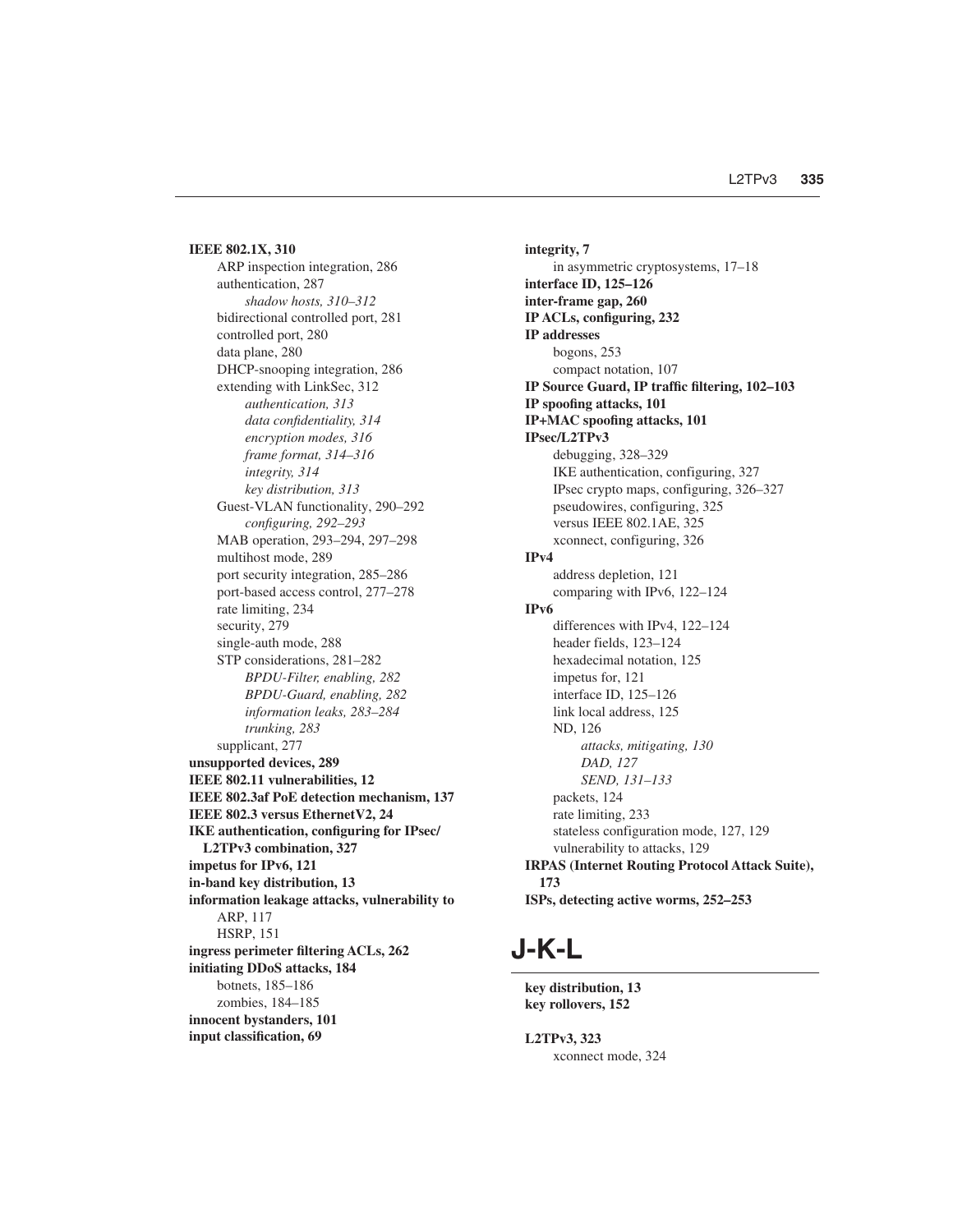**L2TPv3/IPsec integration** debugging, 328–329 IKE authentication, configuring, 327 IPsec crypto maps, configuring, 326–327 pseudowires, configuring, 325 xconnect, configuring, 326 **LACP (Link Aggregation Contol Protocol), 174, 176** risk analysis, 176–177 risk mitigation, 177 **Layer 2 security, MACSec, 309 lease time, 85 link aggregation protocols, 174–176** disabling, 228 EtherChannel, 174 risk analysis, 176–177 risk mitigation, 177 **link local address, 125 link local scope (HSRP), 146 LinkSec, coexistence with other technologies, 317–318 LinkSec security model, 312** authentication, 313 data confidentiality, 314 encryption modes, 316 frame format, 314–316 integrity, 314 key distribution, 313 **LLDP (Link Layer Discovery Protocol), risk analysis, 169–170 loss expectancy, 9**

### **M**

**MAB (MAC Authentication Bypass), 293–294, 297–298 MAC addresses, 25** compact notation, 107 HSRP, 147 of VRRP virtual routers, 158 security on 802.11 addresses, 308 spoof attacks, 34–36 spoofing, 34, 36 **MAC authentication, 293 MAC spoofing attacks, 100 macof, 28–33 macro apply command, 235**

**macros, applying Smartports macro to interface, 234 MACSec (Media Access Control Security), 309 Management Domains, 171 management plane, 190** vulnerabilities, 193, 307 **management protocols, disabling, 229 master routers, 157** VRRP, 159 **Max age timer (STP), 48 McGrew, Dr. David, 309 MD5 key chain, HSRP message authentication, 152 message age, 48 migration from IPv6 to IPv4, motivation for, 121 mitigating** ARP spoofing attacks, 112, 115 *with DAI, 112–115 with IDS, 116–117* attack on Catalyst 6500 switch, 211 attacks on Catalyst 6500 switch *Telnet flooding attacks, 211–212, 214–215 TTL expiry attacks, 215–218* attacks on Cisco ME3400 switch, CPD flooding attacks, 218–219, 221–222 BPDU flooding attacks with BPDU filtering, 62 BPDU flooding attacks with Layer 2 PDU rate limiter, 63 CDP risks, 169 DDoS attacks, 187–188 DHCP exhaustion attacks, 93–94 *with port security, 94–96* DTP attacks, 80 HSRP attacks, 151 *with ACLs, 153–154 with authentication, 151–153* IPv6 attacks, 130 link aggregation protocol risks, 177 PoE attacks, 140 *burning attacks, 142 power gobbling, 140–141 power-changing, 141 shutdown attacks, 141* VRRP attacks, 161 *with ACLs, 162 with strong authentication, 162* VTP risks, 173–174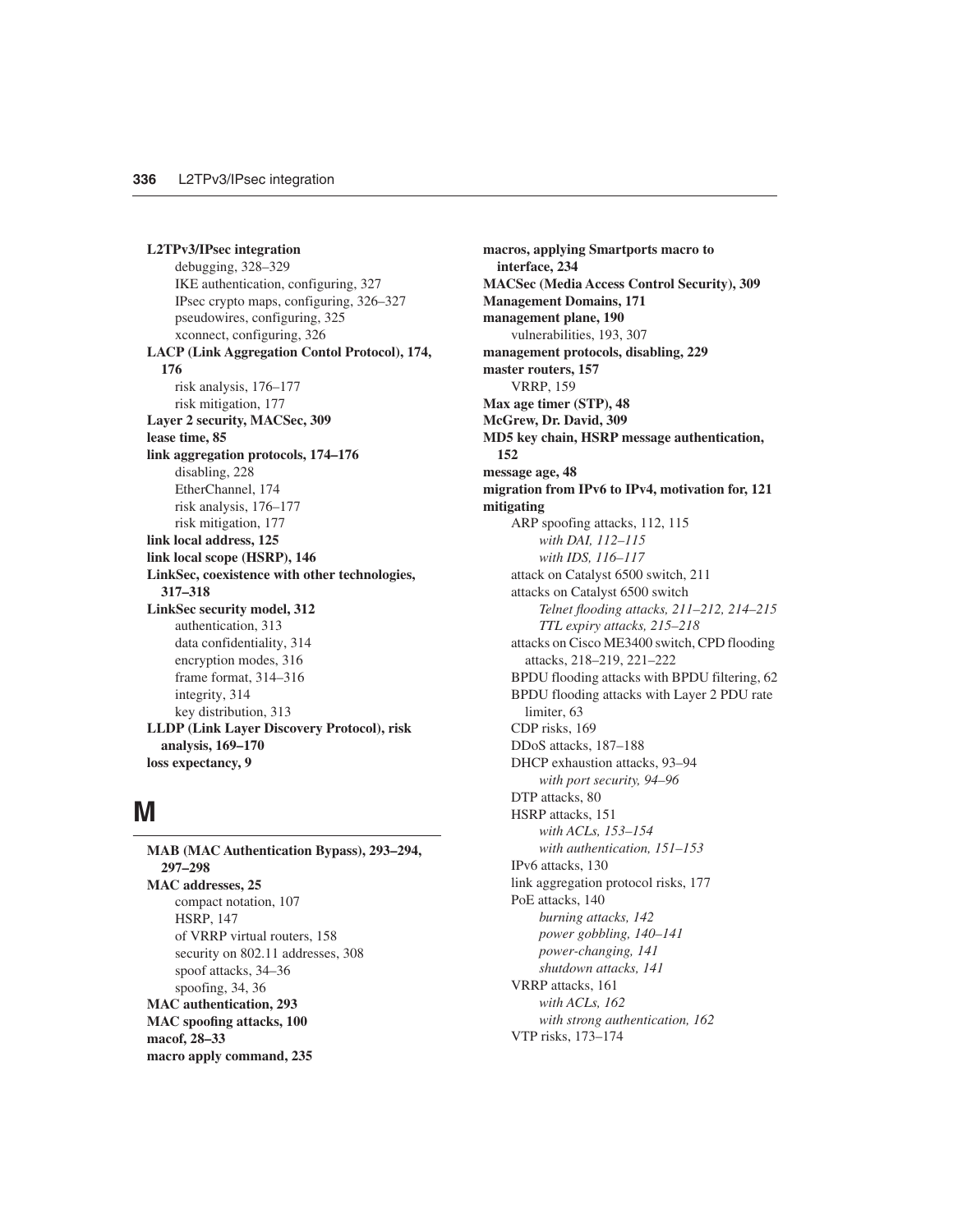**MITM (man-in-the-middle) attacks, 20** burning attacks, 140–142 HSRP vulnerability to, 150 preventing, 20 VRRP vulnerabilities, 161–162 **MLS QoS, displaying status on Catalyst 6500, 203 mls rate-limit command, 202 MRTG (Multirouter Traffic Grapher), detecting active worms, 254 multicast, 32 multihost mode (802.1X), 289 Multiple STP, 47**

## **N**

**NAM (Cisco Network Analysis Module), 249–251** SPAN configuration, 250 **NAT (network address translation), 122 native VLANs, 70–71 ND (Neighbor Discovery), 126** attacks, mitigating, 130 DAD, 127 SEND, 131–133 spoofing attacks, 129 **NetFlow** cache entry expiry, 244 collection architecture, 243 CS-MARS, 247–249 enabling on Catalyst 6500, 244–245 versions, 241–242 **NetStumbler, 308 network baseline, 246–247 NNI (Network Node Interface), 203 no authentication vulnerability (ARP), 117 normal ARP behavior, 105**

## **O-P**

**Option 82, 99 out of band key distribution, 13**

**packets** CDP, fields, 166–167 DHCP, fields, 88

HSRP, 148 innocent bystanders, 101 IPv6, 124 VRRP, 159 *authentication type field, 160 Priority field, 160* VTP, 171 **PACLs (port-based ACLs), 263, 267 PAgP (Port Aggregation Protocol), 174–175** risk analysis, 176–177 risk mitigation, 177 **parasite6, 130 PDUs (Protocol Data Units), LACP, 175 PEAP, 276 per port configuration (VTP), 172 phantom circuits, 138 PKI (public key infrastructure), 18 PoE (Power over Ethernet)** burning attacks, mitigating, 142 detection mechanism, 136–137 power gobbling attacks, mitigating, 140–141 power-changing attacks, mitigating, 141 powering mechanism, 138 requirements for use, 135 risk analysis, 139–140 shutdown attacks, mitigating, 141 **port security** dynamic mode, 37 effect on CPU utilization, 39 integration, 285–286 mitigating DHCP exhaustion attacks, 94–96 preventing, 37 preventing MAC spoofing attacks, 37–39 **Portfast, 60 ports, cost, 47 power gobbling attacks, 139** mitigating, 140–141 **power-changing attacks, mitigating, 141 powering mechanism of PoE, 138 preshared keys, key rollovers, 152 preventing** flooding attacks, 39–40 MAC spoofing attacks, 36 *with port security, 37–39* MITM attacks, 20 **Priority field**  HSRP packets, 148 VRRP packets, 160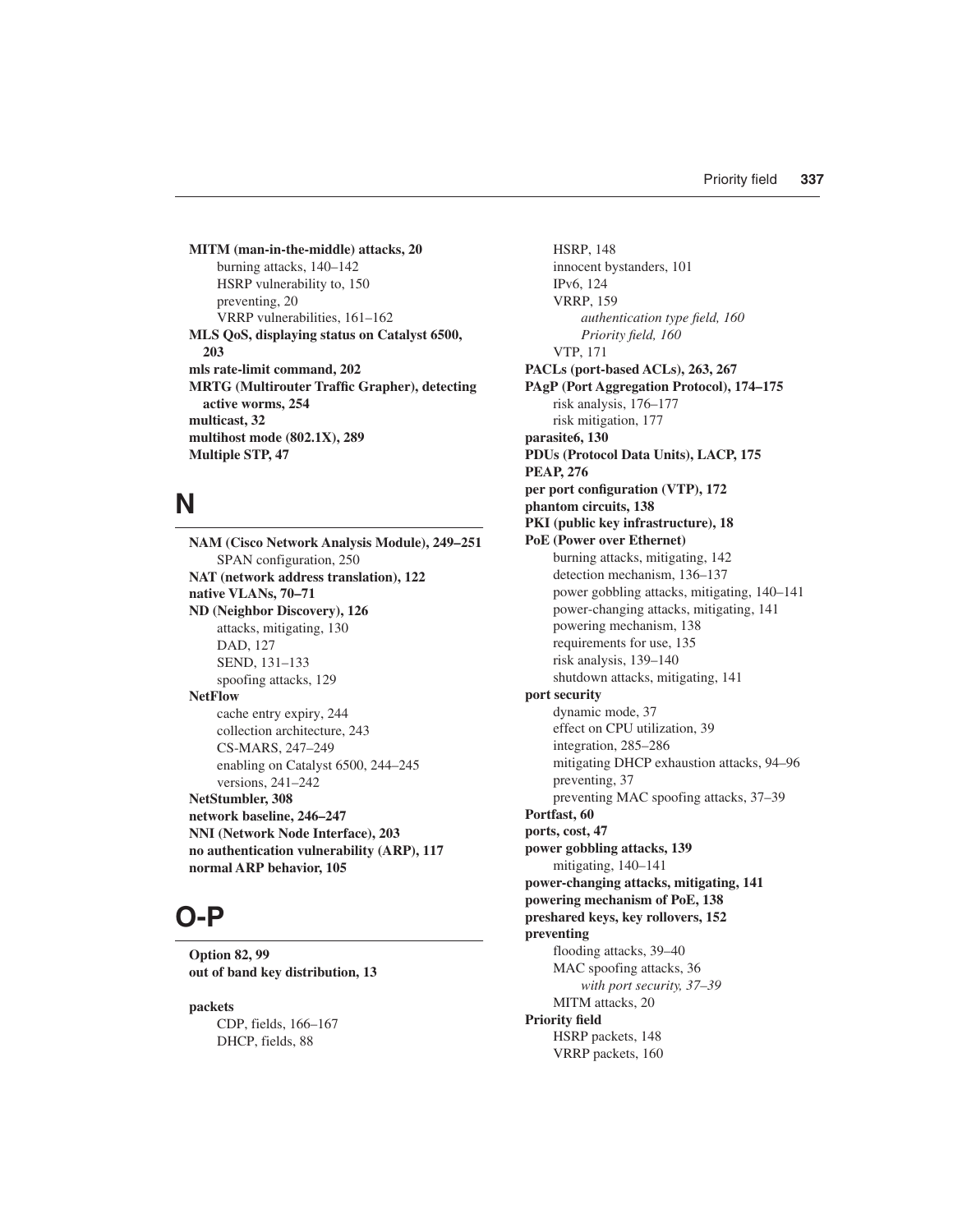**private keys, 16 protective containers, 7 pseudowires, 324–325 PSIRT (Product Security Incident Report Team), 9 public key, 16 PVST+ (per-VLAN spanning tree plus), 52–53**

## **R**

**RA spoofing attacks, 129 RACLs (router ACLs), 263–264** combining with VACLs, 266 **Rapid STP, 46 RAs (Router Advertisements), 128 rate-limiters, configuring for hardware-based CoPP, 201–202 rate-limiting IPv6 traffic, 233 relay agents, 85 renewal of digital certificates, 18 repudiation, 17 requests (ARP), 105 requirements for PoE, 135 reverse random-access memory, 268 reverse security triad, 8 revocation of key pair, 18 risk analysis, 9** for VRRP, 161 for CDP, 167–169 for link aggregation protocols, 176–177 for LLDP, 169–170 for PoE, 139–140 for VTP, 170–173 **risk managmement, 8** risk analysis, 9 risk control, 10 **risk mitigation** of link aggregation protocols, 177 of VTP, 173–174 **RMON (Remote Monitoring), 239, 249 rogue DHCP server installation, 92–93 root bridge election (STP), 47 root guard feature (STP), 58–59 root ownership attacks, 57–58 routing protocols, disabling, 229–230**

## **S**

**Sasser worm, 248 securing control plane, 198** on Cisco ME3400, 203–206 **security** "bandage" analogy, 305 Layer 2, MACSec, 309 **security triad, 5** availability, 8 confidentiality, 6–7 integrity, 7 **selecting EAP type, 277 SEND (Secure Neighbor Discovery), 131–132** future implementation of, 133 **services on control plane, 198 shadow hosts, 310–312 shared key, 13 show platform policer command, 205 show policy-map control-plane command, 209 shutdown attacks, mitigating, 141 signatures, 17 single-auth mode (802.1X), 288 sink hole routers, 253 Smartports macro, applying to interface, 234–235 SNAP (Subnetwork Access Protocol), 165 software-based CoPP, 199** configuring, 206–211 **Song, Dug, 28 SPAN (Switched Port Analyzer), 250 spoofing attacks** MAC address spoofing, 34–36 preventing, 36 *with port security, 37–39* **stacking IEEE 802.1Q tags, 71 standby routers (HSRP), 145** becoming active, 148 **stateful versus stateless devices, 261 stateless configuration mode (IPv6), 127–129 sticky port security, 285 STP (Spanning Tree Protocol), 43–45** and 802.1X, 281–282 *BPDU-Filter, enabling, 282 BPDU-Guard, enabling, 282 information leaks, 283–284 trunking, 283*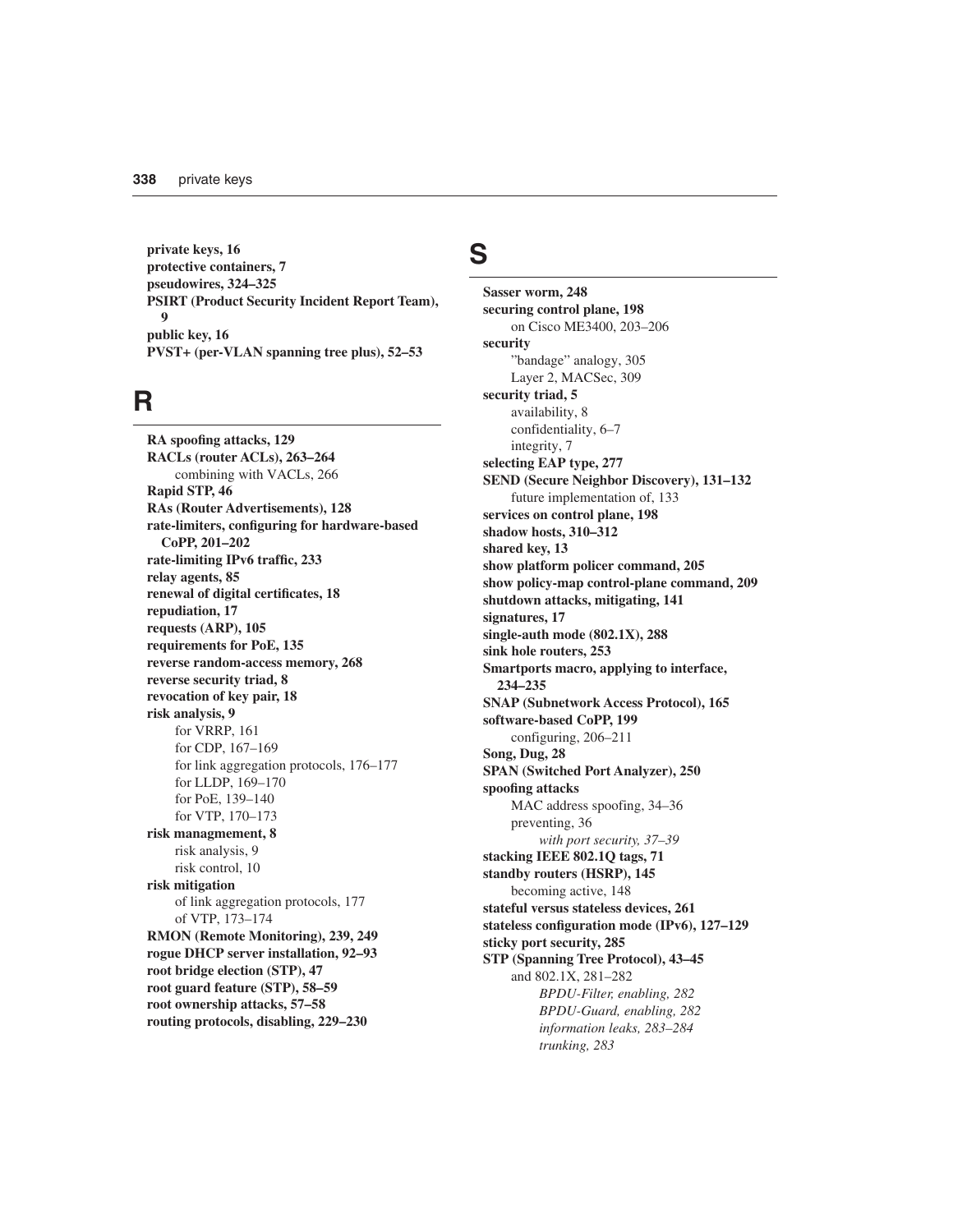attacks *config BPDU flooding, 60–63 dual-homed switch simulation, 63–64* BPDU guard feature, 58–59 *configuring, 59–60* BPDUs, hello interval, 49 designated bridge, 47 disabling, 227 EtherChannel, 174 IEEE 802.12, 46 IEEE 802.1D, 46 IEEE 802.1Q, 46 IEEE 802.1s, 47 port cost, 47 Portfast, 60 PVST+ (per-VLAN spanning tree plus), 52–53 root bridge election, 47 root guard feature, 58–59 root ownership attacks, 57–58 timers, 48 Yersinia attacks, 55–57 **supplicants, 277 SVIs (switch virtual interfaces), 264 switches** ACLs, configuring, 230, 232 anatomy of, 188 *control plane, 190 data plane, 189 management plane, 190* ASICs, 199 bridge table capacities, 27 CAM table entries, 147 control plane, 225 *ARP, rate-limiting, 235 best practices, 236 DTP, disabling, 228 HSRP, disabling, 228 ICMP messages, generating, 232–233 IEEE 802.1X, rate limiting, 234 link aggregation protocols, disabling, 228 management protocols, disabling, 229 routing protocols, disabling, 229–230 STP, disabling, 227 VRRP, disabling, 229 VTP, disabling, 228 vulnerabilities, 192* data plane vulnerabilities, 192

DHCP snooping support, 100 forwarding table, 25 management plane vulnerabilities, 193 trunking *Cisco DTP, 76–80 Cisco VTP, 80–81* trunks, 69 *traffic, tagging, 74–76* **symmetric cryptosystems, 12–13** hashing functions, 13 HMAC, 14–15 symmetric encryption, 13 **symmetric encryption, 13**

#### **T**

**tagging trunk traffic, 74–76 TCAM (ternary content-addressable memory), 268–269 TCN BPDUs, 50 TCP SYN attacks, 187 tcpdump command, 161 Telnet flooding attacks, mitigating on Catalyst 6500 switches, 211–215 timers, STP, 48 TLVs (LLDP), 170 tools for performing ARP attacks, 111–112 traffic classes for software-based CoPP, defining, 207 tries, 267 trunk ports, 68 trunking** Cisco DTP, 76–80 Cisco VTP, 80–81 input classification, 69 traffic, tagging, 74–76 **trust** control plane vulnerabilities, 307 data plane vulnerabilities, 306 management plane vulnerabilities, 307 **TTL (time-to-live) expiry attacks, mitigating on Catalyst 6500 switches, 215–218 tunneling, DLSw, 324**